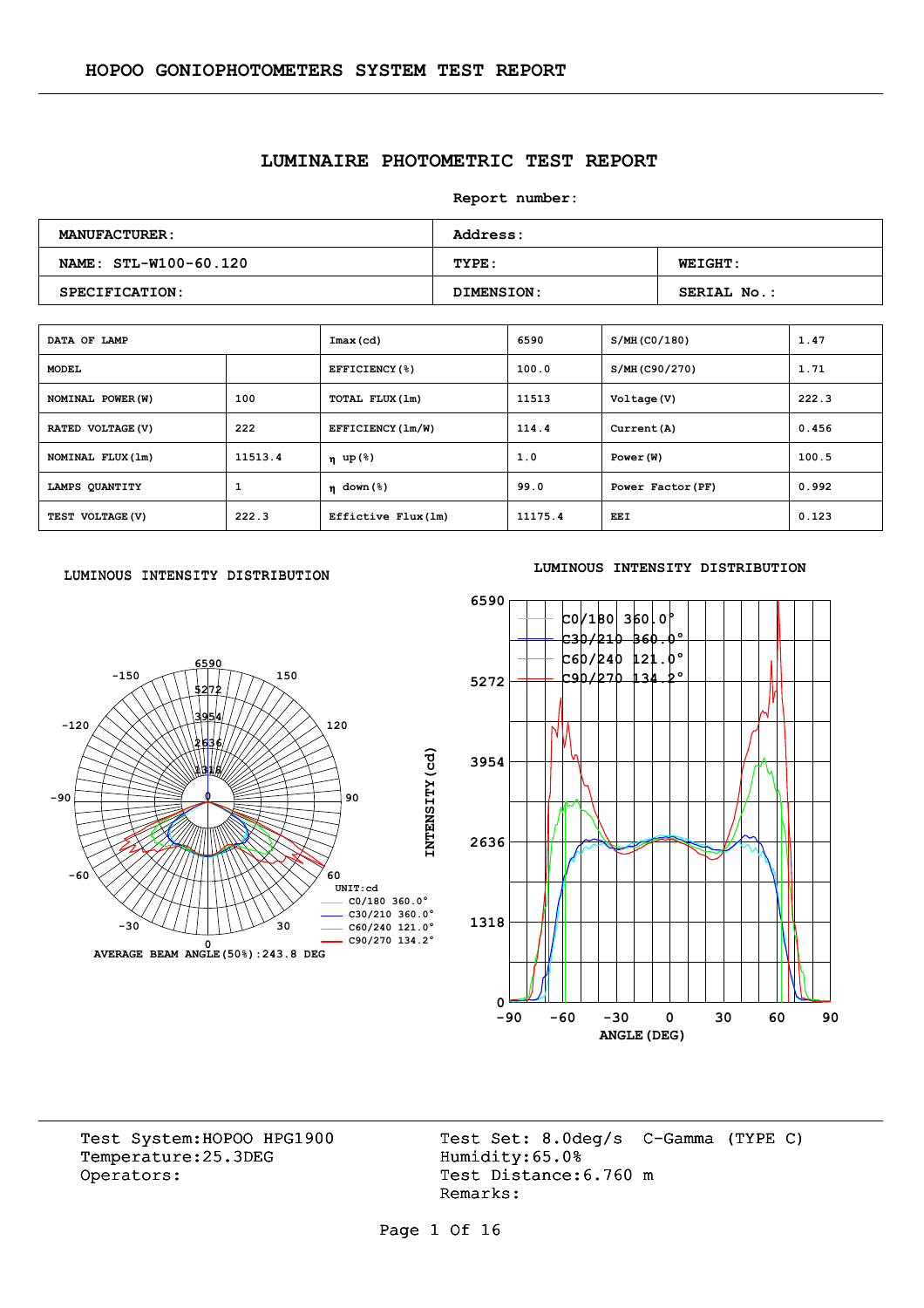## **Color Temperature Data List**

**Report number:** 

| <b>MANUFACTURER:</b>  | <b>Address:</b> |                |  |  |  |  |
|-----------------------|-----------------|----------------|--|--|--|--|
| NAME: STL-W100-60.120 | TYPE:           | <b>WEIGHT:</b> |  |  |  |  |
| SPECIFICATION:        | DIMENSION:      | SERIAL No.:    |  |  |  |  |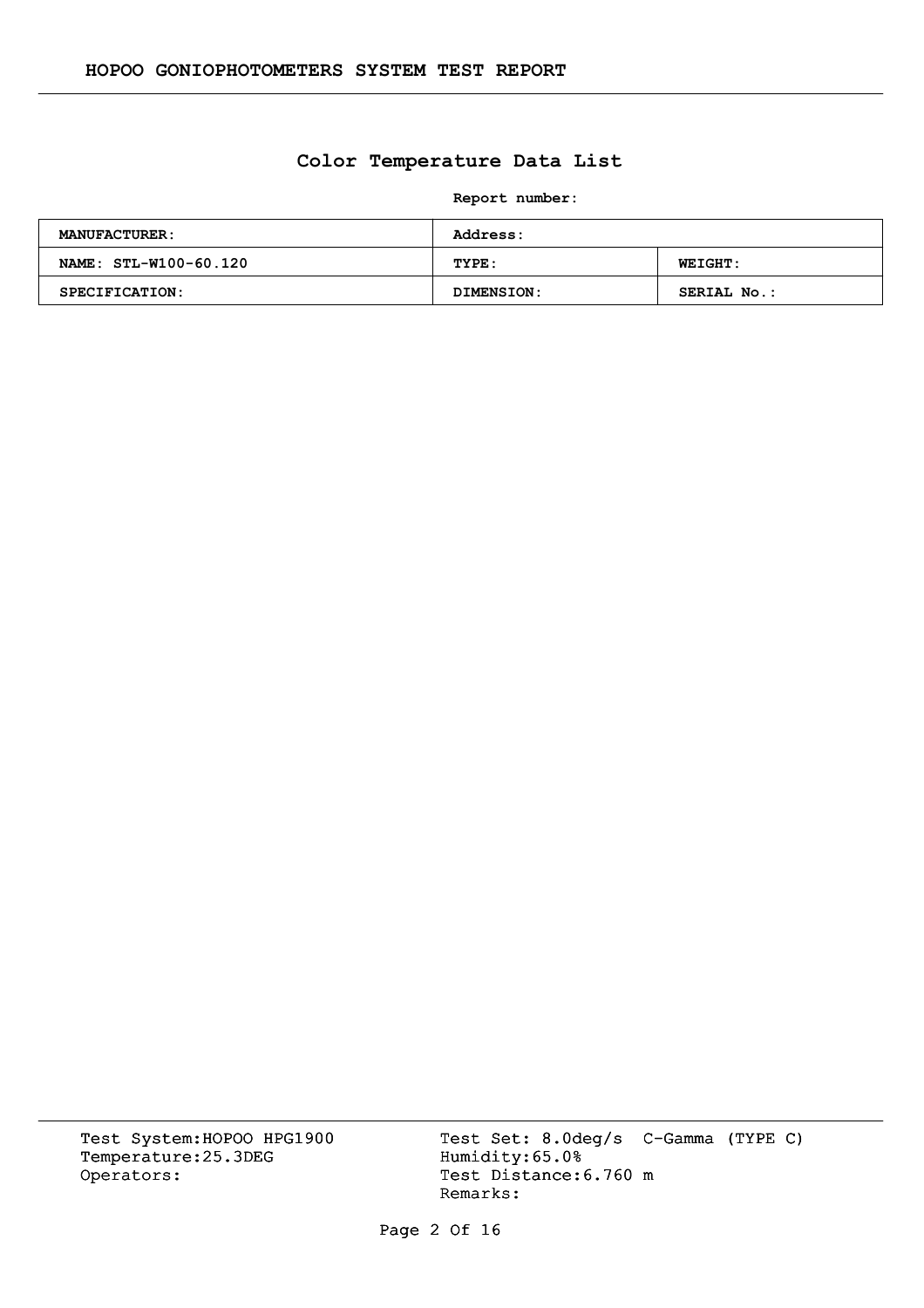#### **AVERAGE AND CENTER E Figure**

**Report number:** 

| <b>MANUFACTURER:</b>  | <b>Address:</b> |                    |  |  |  |  |  |
|-----------------------|-----------------|--------------------|--|--|--|--|--|
| NAME: STL-W100-60.120 | TYPE:           | <b>WEIGHT:</b>     |  |  |  |  |  |
| SPECIFICATION:        | DIMENSION:      | <b>SERIAL No.:</b> |  |  |  |  |  |



Angle:49.8deg

Temperature:25.3DEG Operators: Test Distance: 6.760 m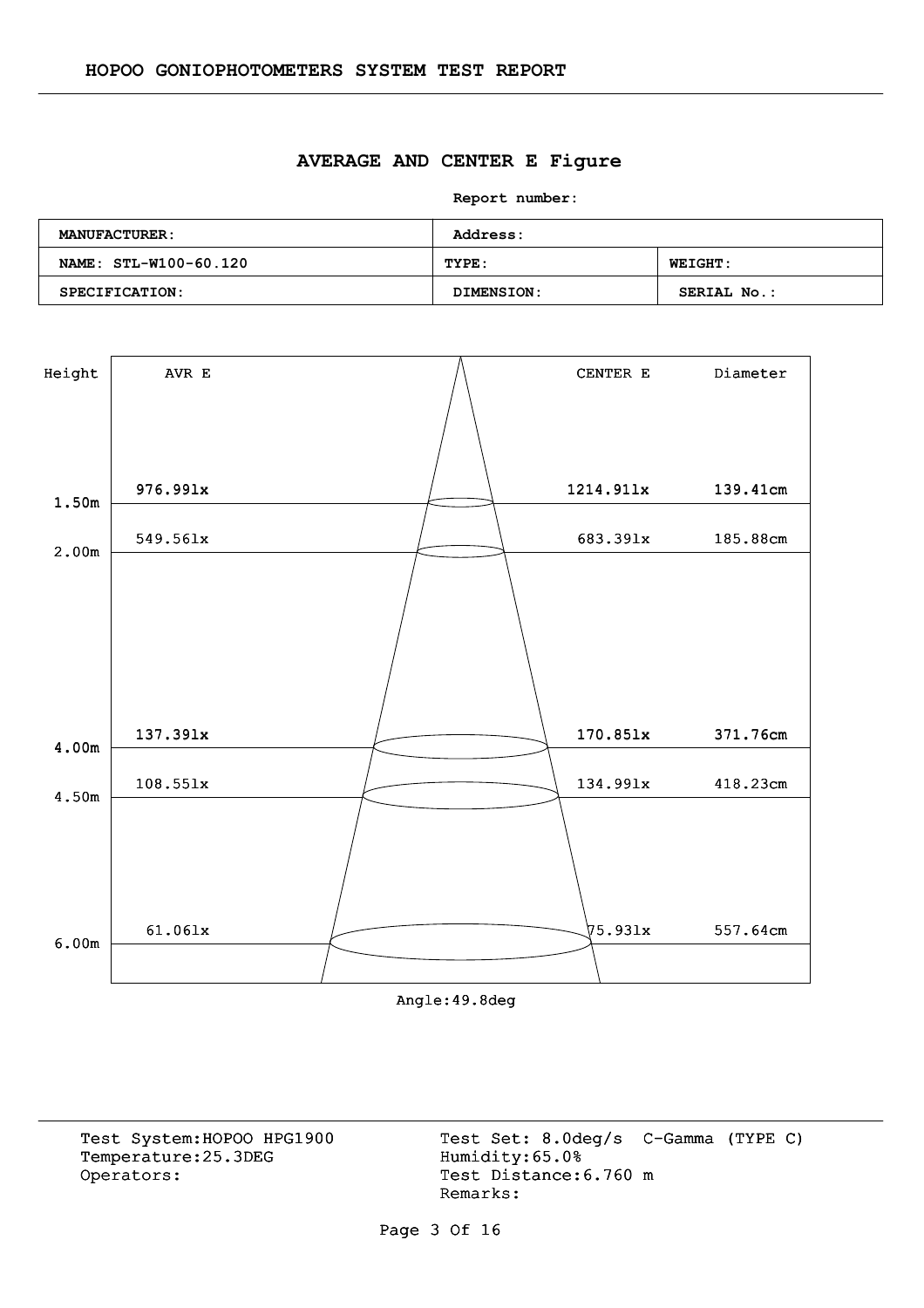## **ZONAL FLUX DIAGRAM**

#### **Report number:**

| <b>MANUFACTURER:</b>  | <b>Address:</b>   |                    |  |  |  |  |  |
|-----------------------|-------------------|--------------------|--|--|--|--|--|
| NAME: STL-W100-60.120 | TYPE:             | <b>WEIGHT:</b>     |  |  |  |  |  |
| SPECIFICATION:        | <b>DIMENSION:</b> | <b>SERIAL No.:</b> |  |  |  |  |  |

| γ     | CO.   | C45   | C90   | C <sub>135</sub> | C180                  | C <sub>225</sub> | C <sub>270</sub> | C315  | γ           | zone    | total |
|-------|-------|-------|-------|------------------|-----------------------|------------------|------------------|-------|-------------|---------|-------|
| 5.0   | 2743  | 2691  | 2675  | 2624             | 2714                  | 2661             | 2630             | 2623  | $0 - 5$     | 63.87   | 63.87 |
| 10.0  | 2686  | 2657  | 2620  | 2591             | 2671                  | 2607             | 2569             | 2577  | $5 - 10$    | 189.0   | 252.9 |
| 15.0  | 2656  | 2615  | 2553  | 2536             | 2607                  | 2559             | 2478             | 2514  | $10 - 15$   | 307.1   | 560.0 |
| 20.0  | 2616  | 2555  | 2481  | 2497             | 2575                  | 2514             | 2405             | 2449  | $15 - 20$   | 416.9   | 977.0 |
| 25.0  | 2541  | 2538  | 2435  | 2462             | 2506                  | 2480             | 2348             | 2437  | $20 - 25$   | 522.7   | 1500  |
| 30.0  | 2506  | 2538  | 2474  | 2474             | 2470                  | 2500             | 2481             | 2433  | $25 - 30$   | 625.9   | 2126  |
| 35.0  | 2596  | 2594  | 2697  | 2541             | 2539                  | 2611             | 2905             | 2585  | $30 - 35$   | 748.7   | 2874  |
| 40.0  | 2576  | 2744  | 3005  | 2687             | 2588                  | 2873             | 3673             | 2823  | $35 - 40$   | 910.3   | 3785  |
| 45.0  | 2522  | 2858  | 3471  | 2880             | 2535                  | 3083             | 4258             | 3161  | $40 - 45$   | 1097    | 4881  |
| 50.0  | 2433  | 2879  | 3765  | 2989             | 2412                  | 3239             | 4588             | 3279  | $45 - 50$   | 1266    | 6147  |
| 55.0  | 2356  | 2794  | 4052  | 2925             | 2303                  | 3068             | 4672             | 3137  | $50 - 55$   | 1380    | 7527  |
| 60.0  | 1866  | 2542  | 4384  | 2671             | 1902                  | 2622             | 5102             | 2682  | $55 - 60$   | 1409    | 8936  |
| 65.0  | 1014  | 1912  | 4493  | 2194             | 967.6                 | 1818             | 4200             | 2102  | $60 - 65$   | 1280    | 10216 |
| 70.0  | 104.9 | 984.7 | 1784  | 1225             | 202.6                 | 673.5            | 1304             | 887.3 | $65 - 70$   | 776.6   | 10993 |
| 75.0  | 39.54 | 390.0 | 615.1 | 547.8            | 29.79                 | 265.8            | 71.49            | 292.0 | $70 - 75$   | 293.1   | 11286 |
| 80.0  | 56.87 | 62.68 | 41.60 | 64.56            | 43.01                 | 43.33            | 26.42            | 50.13 | $75 - 80$   | 79.35   | 11365 |
| 85.0  | 15.55 | 39.21 | 35.88 | 40.76            | 9.464                 | 30.78            | 17.80            | 37.99 | $80 - 85$   | 21.72   | 11387 |
| 90.0  | 11.24 | 28.72 | 23.51 | 28.95            | 4.966                 | 20.38            | 17.33            | 24.69 | $85 - 90$   | 15.33   | 11403 |
| 95.0  | 9.932 | 13.91 | 14.89 | 13.96            | 5.997                 | 11.47            | 17.61            | 13.02 | $90 - 95$   | 8.806   | 11411 |
| 100.0 | 10.77 | 11.66 | 14.61 | 12.46            | 7.308                 | 11.57            | 16.67            | 12.32 | $95 - 100$  | 6.571   | 11418 |
| 105.0 | 11.90 | 13.58 | 17.71 | 14.80            | 9.089                 | 12.88            | 19.11            | 13.16 | $100 - 105$ | 6.887   | 11425 |
| 110.0 | 13.58 | 15.64 | 22.86 | 16.72            | 11.05                 | 14.47            | 20.70            | 14.89 | $105 - 110$ | 7.790   | 11433 |
| 115.0 | 15.18 | 17.19 | 21.36 | 17.61            | 12.46                 | 15.69            | 21.36            | 16.07 | 110-115     | 8.331   | 11441 |
| 120.0 | 16.39 | 18.22 | 21.92 | 18.55            | 13.96                 | 16.77            | 21.83            | 16.81 | 115-120     | 8.468   | 11449 |
| 125.0 | 17.33 | 18.88 | 22.39 | 19.25            | 15.08                 | 18.69            | 22.30            | 18.31 | $120 - 125$ | 8.504   | 11458 |
| 130.0 | 18.27 | 19.67 | 22.58 | 19.63            | 16.58                 | 19.02            | 22.77            | 19.34 | $125 - 130$ | 8.391   | 11466 |
| 135.0 | 19.39 | 20.42 | 22.95 | 20.09            | 17.52                 | 19.72            | 23.05            | 19.91 | $130 - 135$ | 8.053   | 11474 |
| 140.0 | 19.95 | 20.89 | 23.33 | 20.75            | 18.92                 | 20.56            | 23.70            | 20.56 | 135-140     | 7.635   | 11482 |
| 145.0 | 20.52 | 21.41 | 22.95 | 21.13            | 19.86                 | 21.08            | 23.70            | 20.89 | $140 - 145$ | 7.057   | 11489 |
| 150.0 | 21.45 | 21.36 | 22.30 | 21.13            | 20.89                 | 21.27            | 23.23            | 20.94 | $145 - 150$ | 6.295   | 11495 |
| 155.0 | 21.92 | 21.69 | 21.92 | 21.03            | 21.36                 | 21.50            | 22.48            | 21.13 | $150 - 155$ | 5.433   | 11501 |
| 160.0 | 22,20 | 21.36 | 21.45 | 21.17            | 21.83                 | 21.55            | 22.30            | 21.27 | $155 - 160$ | 4.518   | 11505 |
| 165.0 | 23.05 | 21.59 | 21.55 | 21.22            | 21.92                 | 21.78            | 22.30            | 21.22 | $160 - 165$ | 3.562   | 11509 |
| 170.0 | 22.95 | 21.50 | 21.17 | 20.94            | 22.02                 | 21.36            | 21.36            | 21.13 | $165 - 170$ | 2.566   | 11511 |
| 175.0 | 22.58 | 21.03 | 20.89 | 20.56            | 21.73                 | 20.94            | 21.27            | 20.66 | $170 - 175$ | 1.523   | 11513 |
| 180.0 | 22.20 | 20.94 | 20.70 | 20.56            | 22.11                 | 20.89            | 21.36            | 20.33 | $175 - 180$ | 0.502   | 11513 |
| DEG   |       |       |       |                  | LUMINOUS INTENSITY:cd |                  |                  |       |             | UNIT:1m |       |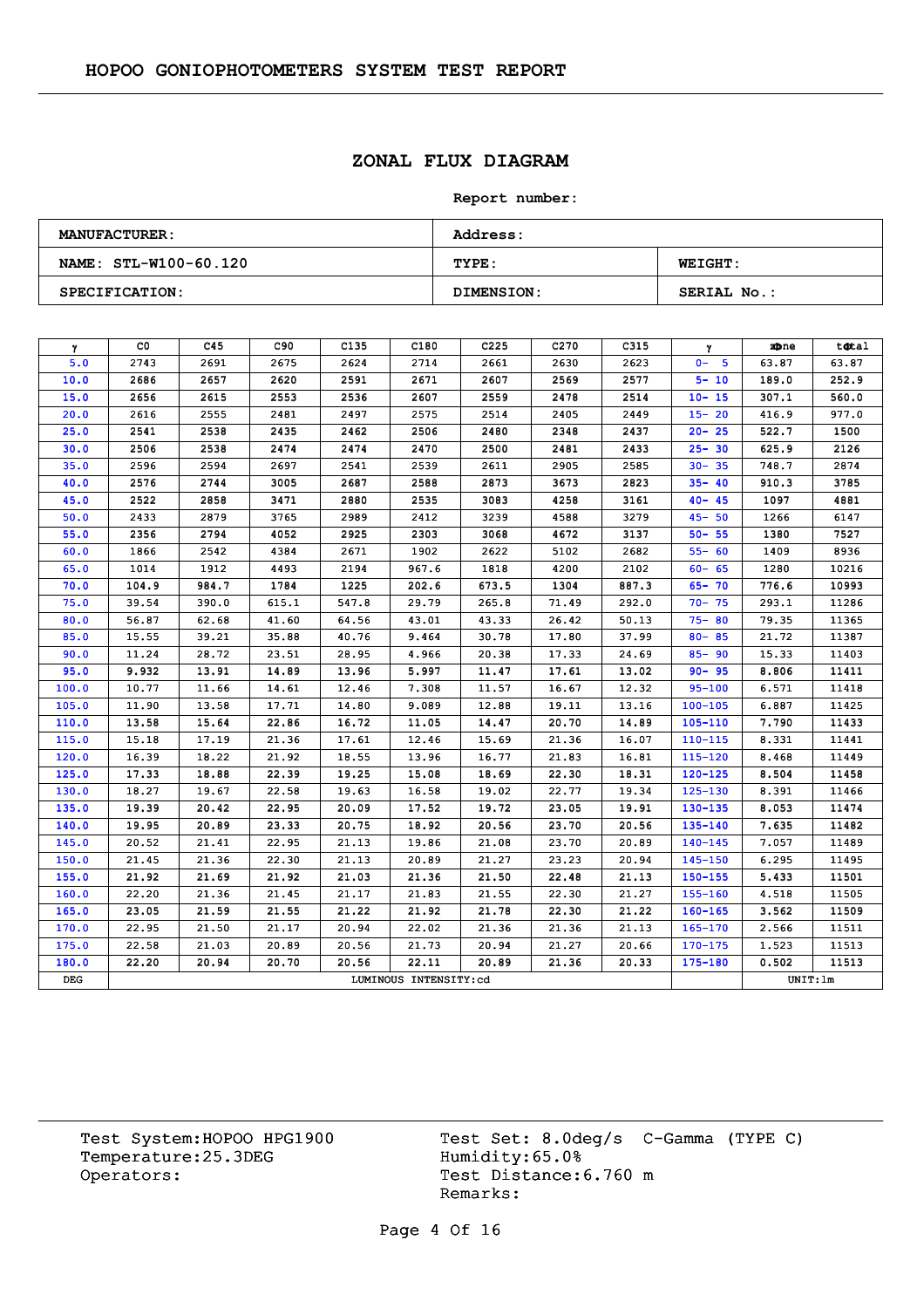#### **LUMINANCE LIMITATION CURVES**

**Report number:** 

| <b>MANUFACTURER:</b>  | <b>Address:</b>   |                    |  |  |  |  |  |
|-----------------------|-------------------|--------------------|--|--|--|--|--|
| NAME: STL-W100-60.120 | TYPE:             | <b>WEIGHT:</b>     |  |  |  |  |  |
| SPECIFICATION:        | <b>DIMENSION:</b> | <b>SERIAL No.:</b> |  |  |  |  |  |



| LUMINANCE CU/ (IIIZ) |        |         |  |  |  |  |  |  |
|----------------------|--------|---------|--|--|--|--|--|--|
| G (DEG)              | CO/180 | C90/270 |  |  |  |  |  |  |
| 85                   | 1785   | 4118    |  |  |  |  |  |  |
| 80                   | 3276   | 2396    |  |  |  |  |  |  |
| 75                   | 1528   | 23768   |  |  |  |  |  |  |
| 70                   | 3069   | 52170   |  |  |  |  |  |  |
| 65                   | 23990  | 106302  |  |  |  |  |  |  |
| 60                   | 37319  | 87679   |  |  |  |  |  |  |
| 55                   | 41076  | 70647   |  |  |  |  |  |  |
| 50                   | 37845  | 58575   |  |  |  |  |  |  |
| 45                   | 35671  | 49093   |  |  |  |  |  |  |

Temperature:25.3DEG Operators: Test Distance: 6.760 m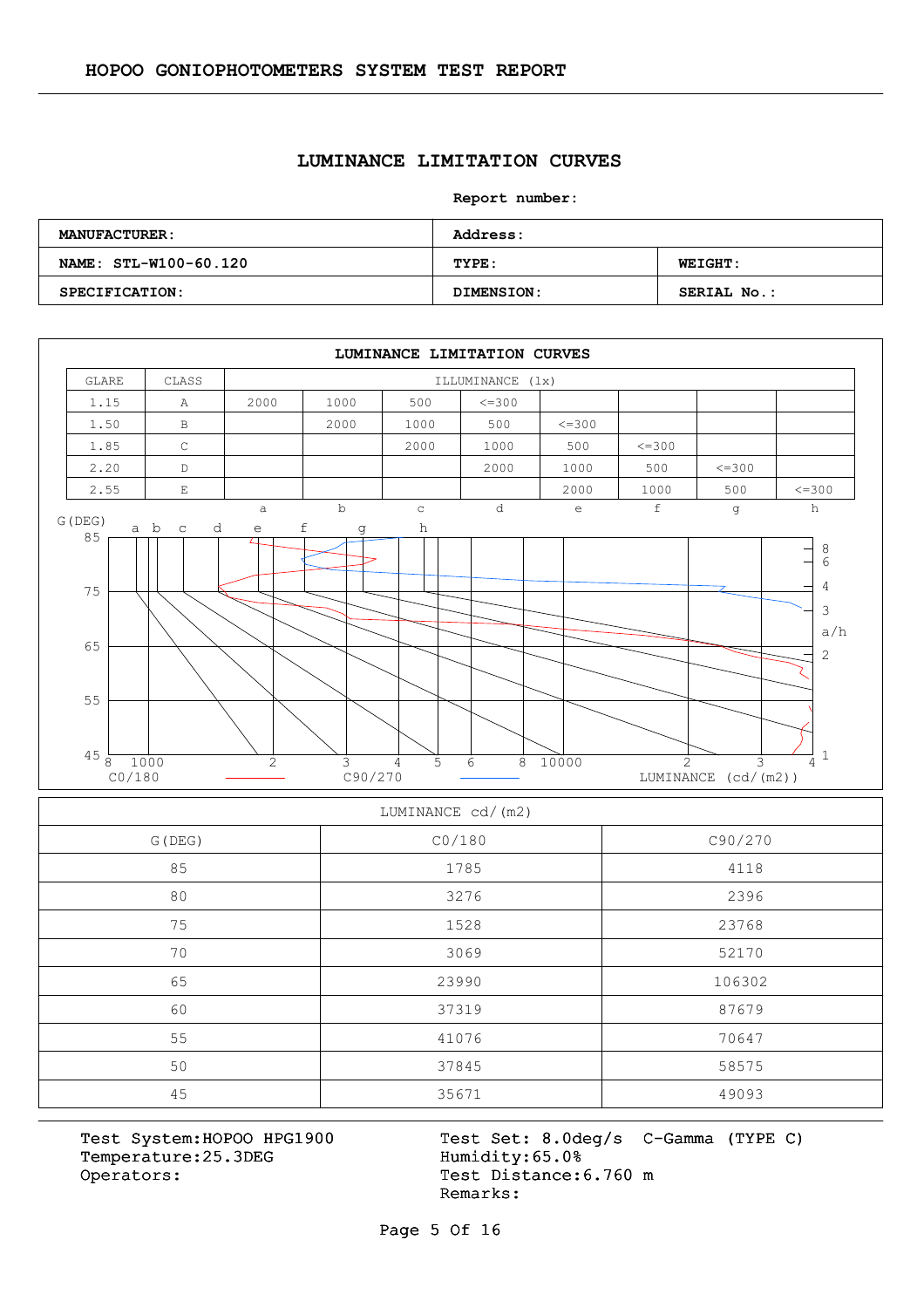# **ISOCANDELA DIAGRAM**

**Report number:** 

| <b>MANUFACTURER:</b>  | <b>Address:</b> |                |  |  |  |  |  |
|-----------------------|-----------------|----------------|--|--|--|--|--|
| NAME: STL-W100-60.120 | TYPE:           | <b>WEIGHT:</b> |  |  |  |  |  |
| SPECIFICATION:        | DIMENSION:      | SERIAL No.:    |  |  |  |  |  |



Temperature:25.3DEG Operators: Test Distance: 6.760 m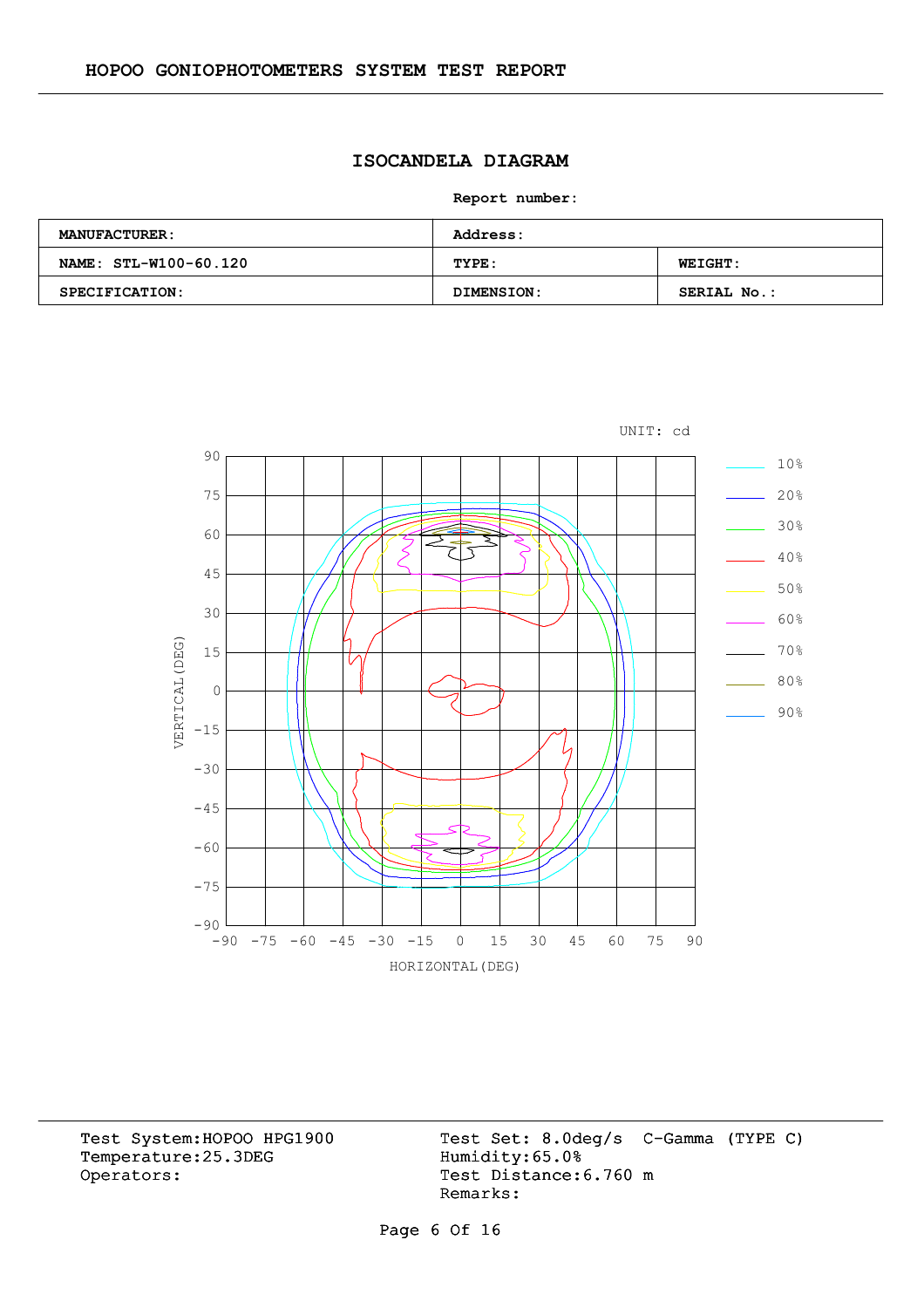# **ISOLUX DIAGRAM**

**Report number:** 

| <b>MANUFACTURER:</b>  | <b>Address:</b> |                    |  |  |  |  |  |
|-----------------------|-----------------|--------------------|--|--|--|--|--|
| NAME: STL-W100-60.120 | TYPE:           | <b>WEIGHT:</b>     |  |  |  |  |  |
| <b>SPECIFICATION:</b> | DIMENSION:      | <b>SERIAL No.:</b> |  |  |  |  |  |



Temperature:25.3DEG Operators: Test Distance: 6.760 m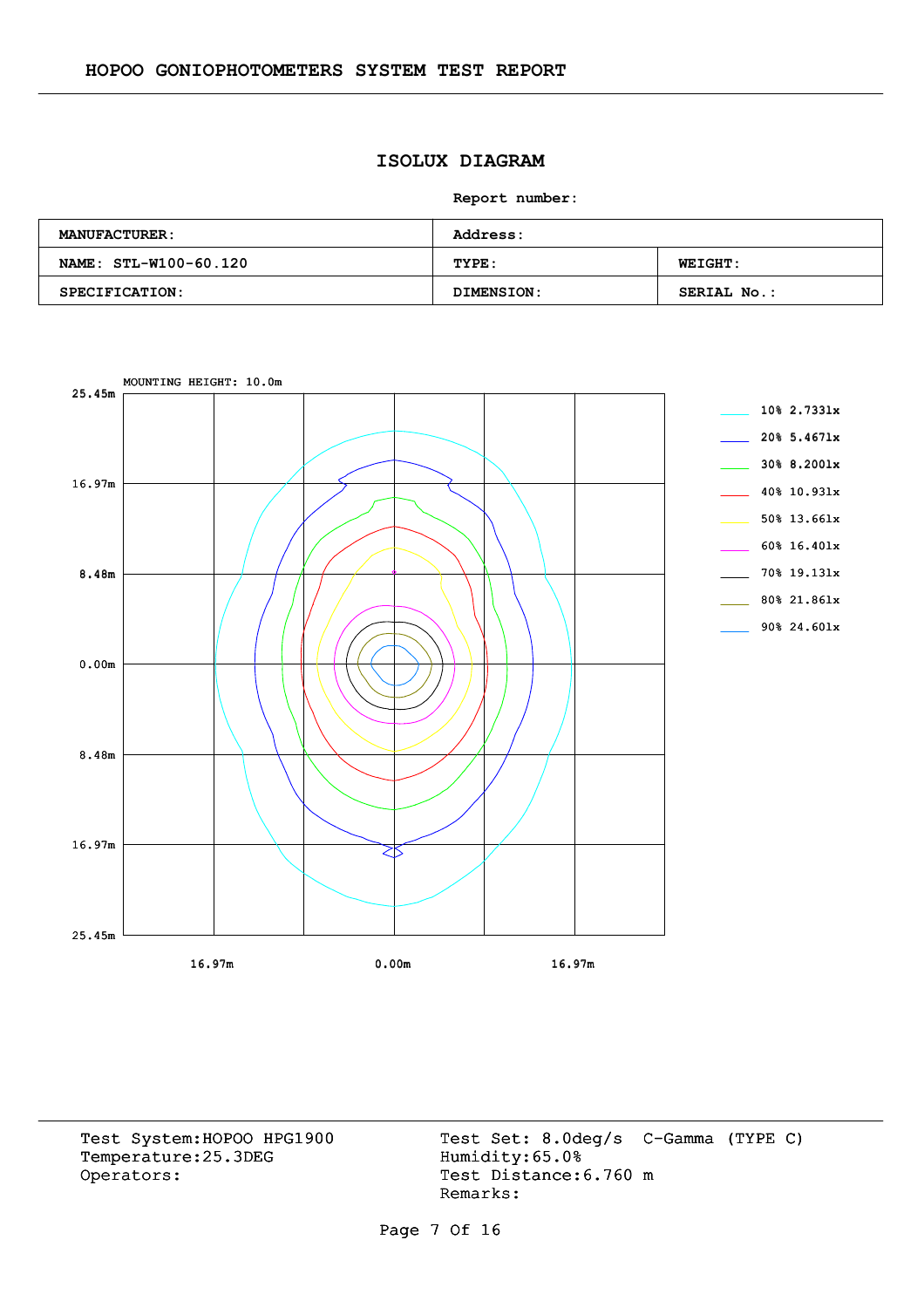# **AREA LUMINOUS FLUX**

**Report number:** 

| <b>MANUFACTURER:</b>  | Address:   |                    |  |  |  |  |  |
|-----------------------|------------|--------------------|--|--|--|--|--|
| NAME: STL-W100-60.120 | TYPE:      | <b>WEIGHT:</b>     |  |  |  |  |  |
| SPECIFICATION:        | DIMENSION: | <b>SERIAL No.:</b> |  |  |  |  |  |

| 90             | AREA FLUX DIAGRAM |       |       |       |       |       |       |      |                  |      |      |      | UNIT:1m  |      | $\Phi$ <sub>t</sub> | $\Phi$ a |      |      |       |       |
|----------------|-------------------|-------|-------|-------|-------|-------|-------|------|------------------|------|------|------|----------|------|---------------------|----------|------|------|-------|-------|
| 80             | 0.02              | 0.11  | 0.25  | 0.44  | 0.62  | 0.79  | 0.85  | 0.78 | 0.66             | 0.70 | 0.88 | 1.01 | 0.96     | 0.77 | 0.56                | 0.35     | 0.16 | 0.04 | 9.95  | 0.00  |
| 70             | 0.02              | 0.13  | 0.38  | 0.68  | 1.25  | 3.73  | 7.24  | 9.24 | 10.0             | 10.8 | 11.1 | 9.61 | 5.23     | 1.73 | 0.79                | 0.46     | 0.19 | 0.04 | 72.8  | 30.1  |
|                | 0.03              | 0.20  | 0.55  | 1.38  | 8.12  | 26.6  | 54.2  | 83.6 | 110              | 113  | 90.4 | 64.9 | 33.3     | 10.2 | 1.65                | 0.61     | 0.25 | 0.04 | 599   | 578   |
| 60             | 0.03              | 0.28  | 0.61  | 4.15  | 26.6  | 64.0  | 99.1  | 125  | 142              | 143  | 129  | 105  | 69.6     | 29.6 | 4.54                | 0.65     | 0.34 | 0.05 | 945   | 933   |
| 50             | 0.04              | 0.32  | 1.39  | 13.4  | 44.1  | 77.2  | 102   | 114  | 124              | 124  | 117  | 104  | 78.4     | 44.5 | 13.3                | 1.40     | 0.36 | 0.05 | 960   | 950   |
| 40             | 0.04              | 0.32  | 4.18  | 25.5  | 51.7  | 74.7  | 84.7  | 87.1 | 88.8             | 88.9 | 88.0 | 85.9 | 73.9     | 50.6 | 25.4                | 4.01     | 0.36 | 0.06 | 835   | 828   |
| 30             | 0.05              | 0.34  | 7.85  | 34.1  | 55.1  | 67.9  | 72.0  | 73.4 | 73.2             | 72.7 | 72.2 | 70.8 | 65.6     | 53.8 | 33.9                | 7.73     | 0.39 | 0.07 | 762   | 756   |
|                | 0.06              | 0.41  | 11.0  | 38.4  | 55.7  | 64.8  | 68.8  | 73.7 | 75.7             | 75.0 | 72.2 | 67.5 | 63.3     | 54.8 | 38.2                | 11.1     | 0.44 | 0.08 | 772   | 767   |
|                | 0.06              | 0.48  | 12.8  | 39.9  | 54.9  | 63.6  | 69.1  | 76.0 | 80.0             | 79.2 | 75.5 | 69.3 | 63.5     | 54.7 | 39.8                | 13.2     | 0.46 | 0.08 | 793   | 789   |
| VERTICAL (DEG) | 0.06              | 0.51  | 12.9  | 39.8  | 54.6  | 63.3  | 68.7  | 75.0 | 79.4             | 81.1 | 77.1 | 70.0 | 64.1     | 55.0 | 40.0                | 13.4     | 0.49 | 0.08 | 796   | 792   |
|                | 0.06              | 0.48  | 11.3  | 38.3  | 54.7  | 63.4  | 68.0  | 73.1 | 76.9             | 77.7 | 75.1 | 69.6 | 65.0     | 55.3 | 38.8                | 11.8     | 0.49 | 0.08 | 781   | 776   |
|                | 0.05              | 0.38  | 8.53  | 34.0  | 53.9  | 65.2  | 69.9  | 72.9 | 74.5             | 75.3 | 74.9 | 71.7 | 66.7     | 54.6 | 35.4                | 8.71     | 0.41 | 0.07 | 768   | 762   |
| $-30$          | 0.05              | 0.34  | 5.11  | 26.3  | 50.5  | 69.8  | 78.3  | 80.3 | 81.8             | 82.2 | 81.0 | 78.4 | 69.3     | 51.4 | 28.1                | 5.06     | 0.35 | 0.06 | 789   | 782   |
| $-40$          | 0.04              | 0.33  | 2.31  | 15.3  | 44.8  | 73.2  | 91.0  | 98.4 | 102              | 101  | 95.6 | 86.4 | 70.0     | 45.5 | 16.4                | 2.23     | 0.33 | 0.05 | 845   | 835   |
| $-50$          |                   |       |       |       |       |       |       |      |                  |      |      |      |          |      |                     |          |      |      |       |       |
| $-60$          | 0.03              | 0.29  | 0.75  | 7.12  | 33.1  | 68.8  | 97.7  | 113  | 123              | 121  | 107  | 88.2 | 62.8     | 30.5 | 6.88                | 0.69     | 0.30 | 0.04 | 861   | 849   |
| $-70$          | 0.03              | 0.21  | 0.57  | 2.55  | 15.8  | 42.8  | 74.0  | 96.6 | 114              | 112  | 88.0 | 61.1 | 33.5     | 12.2 | 1.94                | 0.52     | 0.21 | 0.04 | 657   | 640   |
| $-80$          | 0.03              | 0.16  | 0.43  | 0.93  | 3.46  | 10.7  | 19.2  | 22.0 | 22.0             | 20.6 | 18.0 | 13.8 | 7.31     | 2.38 | 0.73                | 0.36     | 0.16 | 0.04 | 143   | 99.4  |
| $-90$          | 0.03              | 0.14  | 0.34  | 0.58  | 0.83  | 1,11  | 1.31  | 1.30 | 1.20             | 1.21 | 1.33 | 1.36 | 1.14     | 0.80 | 0.51                | 0.30     | 0.15 | 0.04 | 13.7  | 0.00  |
| $-90$          | -80               | $-70$ | $-60$ | $-50$ | $-40$ | $-30$ | $-20$ |      | HORIZONTAL (DEG) |      |      | 20   | 30<br>40 | 50   | 60                  | 70       | 80   |      | 90    |       |
| $\Phi$ t       | 0.71              | 5.41  | 81.4  | 323   | 610   | 902   | 1127  | 1277 | 1380             | 1380 | 1275 | 1120 | 894      | 609  | 327                 | 82.7     | 5.81 | 1.01 | 11513 |       |
| $\Phi$ a       | 0.00              | 0.00  | 53.9  | 302   | 592   | 889   | 1116  | 1267 | 1371             | 1370 | 1263 | 1107 | 879      | 591  | 307                 | 59.4     | 0.00 | 0.00 |       | 11175 |

Temperature:25.3DEG Operators: Test Distance: 6.760 m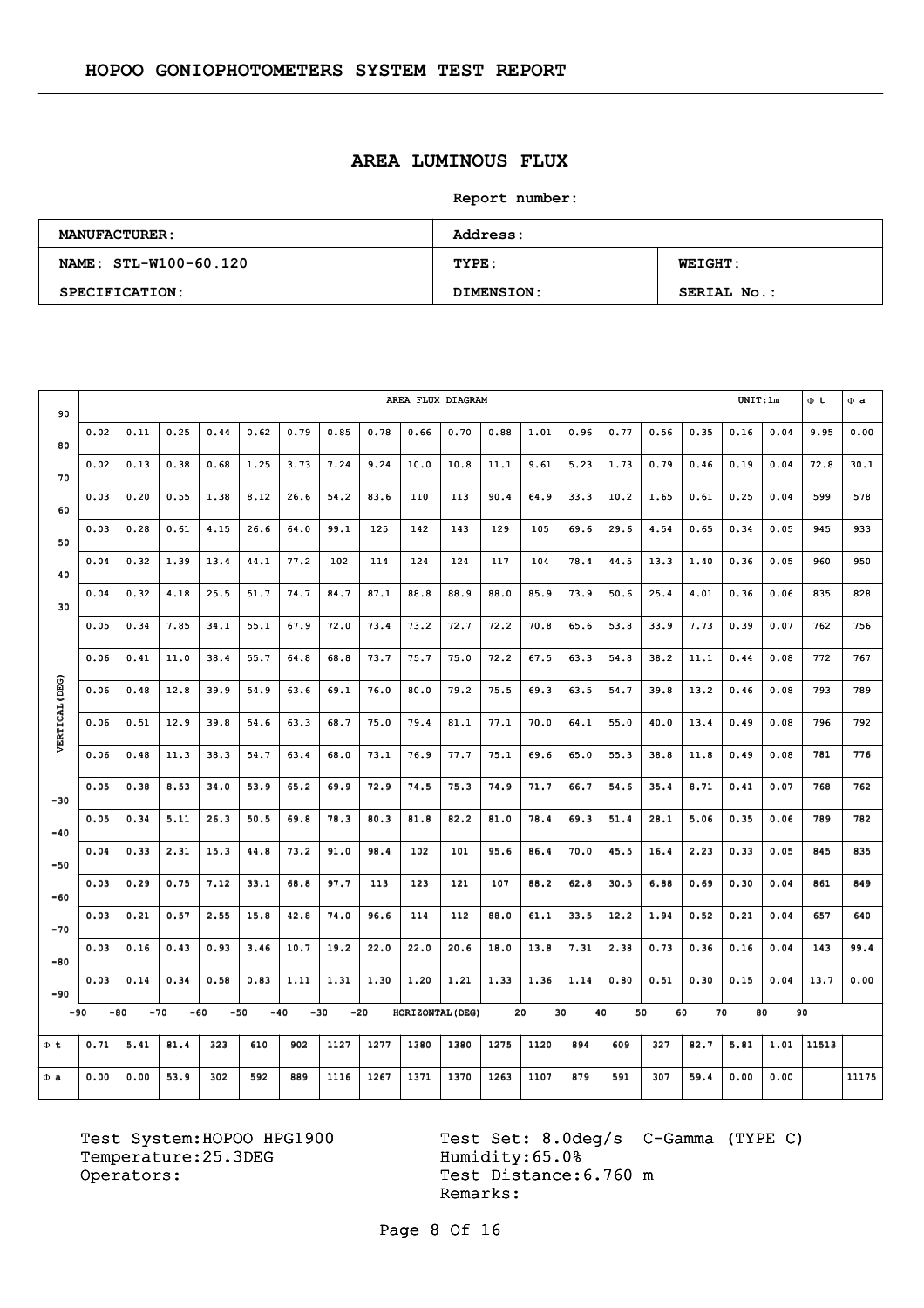#### **CU AND LUMINAIRE BUDGETARY ESTIMATE DIAGRAM**

**Report number: NAME: STL-W100-60.120 TYPE: WEIGHT:** SPECIFICATION: DIMENSION: SERIAL No.: **MANUFACTURER:** Address: ρcc w ρ ρfc RCR RCR:Room Cavity Ratio Coefficients of Utilization (CU) 80% 50% 30% 50% 30% 10% 20% 70% 50% 30% 50% 30% 10% 20% 50% 50% 30% 50% 30% 10% 20% 30% 50% 30% 50% 30% 10% 20% 10% 50% 30% 50% 30% 10% 20% 0  $\mathbf{0}$ 0 0.0 1.0 2.0 3.0 4.0 5.0 6.0 7.0 8.0 9.0 10.0 1.19 1.04 .90 .77 .67 .59 .52 .47 .42 .38 .35 1.19 .00 .83 .69 .58 .49 .43 .37 .33 .30 .27 1.19 .96 .77 .62 .51 .42 .36 .31 .27 .24 .21 1.16 1.02 .88 .76 .66 .58 .51 .46 .41 .38 .34 1.16 .98 .81 .68 .57 .49 .42 .37 .33 .29 .26 1.16 .94 .76 .61 .50 .42 .36 .31 .27 .24 .21 1.11 .97 .84 .73 .63 .56 .49 .44 .40 .36 .33 1.11 .94 .78 .66 .56 .48 .41 .36 .32 .29 .26 1.11 .91 .74 .60 .50 .42 .35 .30 .26 .23 .21 1.06 .93 .80 .70 .61 .53 .47 .43 .39 .35 .32 1.06 .91 .76 .64 .54 .46 .40 .35 .31 .28 .25 1.06 .88 .72 .59 .49 .41 .35 .30 .26 .23 .21 1.01 .89 .77 .67 .58 .51 .46 .41 .37 .34 .31 1.01 .87 .74 .62 .53 .45 .39 .35 .31 .28 .25 1.01 .85 .70 .58 .48 .40 .34 .30 .26  $.23$ .20 .99 .83 .68 .55 .46 .38 .32 .28 .24 .21 .19  $210$  20 30 40 50 70 100 200 300 500 700 1k 2k 3k 4k 5k 7k 3 4 5 6 7 8 9 10 20 30 40 50 LAMPS **LAMPS LIMINAIRE BUDGETARY DIAGRAM**  $5/14$ 6 H=7 4 5 6 น่⇒7 CONDITIONS FLUX 5000lm FLUX 5000lm FACTOR 0.70 Hdown 0.00m Hdown 0.00m Hwork 0.00m Hwork 0.00m Ework(AVE)  $\vert$  1001x  $\rho(\%)$  | cc | w | fc  $70 \mid 50 \mid 30$  $50 \mid 30 \mid 20$ 

Temperature: 25.3DEG Humidity: 65.0% Operators: Test Distance: 6.760 m

Test System:HOPOO HPG1900 Test Set: 8.0deg/s C-Gamma (TYPE C) Remarks:

Page 9 Of 16

AREA(m2)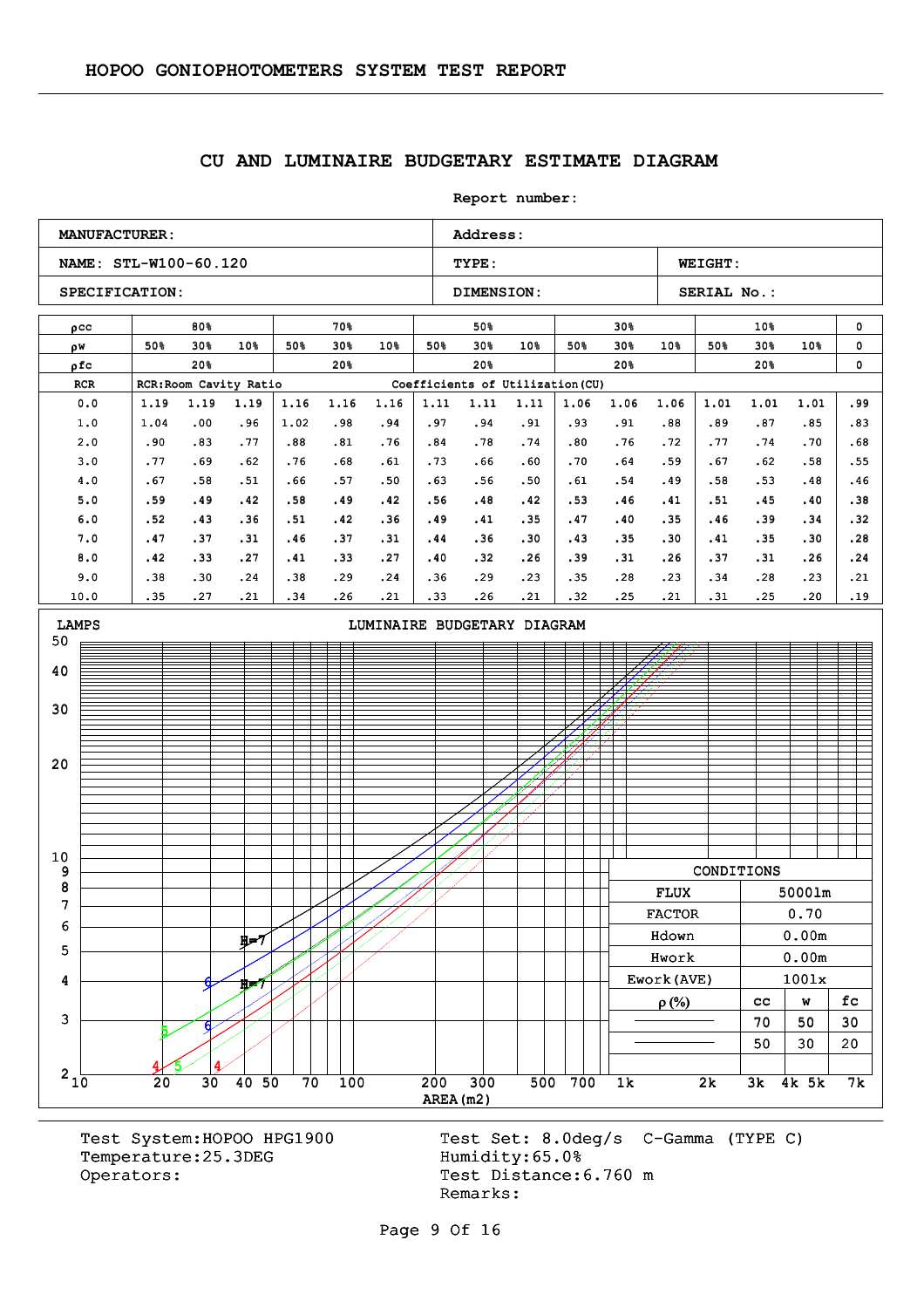#### **WEC AND CCEC**

**Report number:** 

| <b>MANUFACTURER:</b>  | <b>Address:</b>   |                    |  |  |  |  |
|-----------------------|-------------------|--------------------|--|--|--|--|
| NAME: STL-W100-60.120 | TYPE:             | <b>WEIGHT:</b>     |  |  |  |  |
| SPECIFICATION:        | <b>DIMENSION:</b> | <b>SERIAL No.:</b> |  |  |  |  |

| $_{\text{O}}$ CC |      | 80%  |                        |      | 70월  |      |      | 50%  |                 |                                 | 30%      |      |      | 10 <sub>8</sub> |          | 0 |
|------------------|------|------|------------------------|------|------|------|------|------|-----------------|---------------------------------|----------|------|------|-----------------|----------|---|
| οW               | 50%  | 30%  | 10%                    | 50%  | 30%  | 10%  | 50%  | 30%  | 10 <sub>8</sub> | 50%                             | 30%      | 10%  | 50%  | 30%             | $10\%$   | 0 |
| n f c            |      | 20%  |                        |      | 20%  |      |      | 20%  |                 |                                 | 20%      |      |      | 20%             |          | 0 |
| <b>RCR</b>       |      |      | RCR: Room Cavity Ratio |      |      |      |      |      |                 | Wall Exitance Coeffcients (WEC) |          |      |      |                 |          |   |
| 0.0              |      |      |                        |      |      |      |      |      |                 |                                 |          |      |      |                 |          |   |
| 1.0              | .303 | .172 | .055                   | .295 | .168 | .054 | .282 | .162 | .052            |                                 | .269.155 | .050 | .257 | .149            | .048     |   |
| 2.0              | .297 | .163 | .050                   | .291 | .160 | .049 | .279 | .155 | .048            | .267                            | .150     | .047 | .257 | .145            | .046     |   |
| 3.0              | .281 | .150 | .045                   | .275 | .147 | .044 | .264 | .143 | .044            | .254                            | .139     | .043 | .245 |                 | .136.042 |   |
| 4.0              | .262 | .136 | .040                   | .257 | .135 | .040 | .247 | .131 | .039            | .238                            | .128     | .039 | .230 | .125            | .038     |   |
| 5.0              | .244 | .124 | .036                   | .239 | .123 | .036 | .230 | .120 | .035            | .222                            | .117     | .035 | .214 | .115            | .034     |   |
| 6.0              | .226 | .113 | .032                   | .222 | .112 | .032 | .214 | .110 | .032            | .207                            | .108     | .032 | .200 | .105            | .031     |   |
| 7.0              | .210 | .104 | .029                   | .207 | .103 | .029 | .200 | .101 | .029            | .193                            | .099     | .029 | .187 | .097            | .029     |   |
| 8.0              | .196 | .096 | .027                   | .193 | .095 | .027 | .187 | .093 | .027            | .181                            | .092     | .026 | .175 | .090            | .026     |   |
| 9.0              | .183 | .089 | .025                   | .180 | .088 | .025 | .175 | .086 | .024            | .169                            | .085     | .024 | .164 | .083            | .024     |   |
| 10.0             | .172 | .083 | .023                   | .169 | .082 | .023 | .164 | .080 | .023            | .159                            | .079     | .022 | .155 | .078            | .022     |   |

| $_{\text{pcc}}$ |      | 80%             |                        |      | 70%                                         |      |      | 50%      |                 |      | 30%  |      |      | 10%  |                 | 0 |
|-----------------|------|-----------------|------------------------|------|---------------------------------------------|------|------|----------|-----------------|------|------|------|------|------|-----------------|---|
| ρW              | 50%  | 30%             | 10 <sub>8</sub>        | 50%  | 30%                                         | 10%  | 50%  | 30%      | 10 <sub>8</sub> | 50%  | 30%  | 10%  | 50%  | 30%  | 10 <sub>8</sub> | 0 |
| ρfc             |      | 20 <sub>8</sub> |                        |      | 20%                                         |      |      | 20%      |                 |      | 20%  |      |      | 20%  |                 | 0 |
| <b>RCR</b>      |      |                 | RCR: Room Cavity Ratio |      | Ceiling Cavity Exitance Coefficients (CCEC) |      |      |          |                 |      |      |      |      |      |                 |   |
| 0.0             | .198 | .198            | .198                   | .169 | .169                                        | .169 |      | .115.115 | .115            | .066 | .066 | .066 | .021 | .021 | .021            |   |
| 1.0             | .187 | .164            | .142                   | .160 | .140                                        | .122 | .110 | .097     | .085            | .063 | .056 | .049 | .020 | .018 | .016            |   |
| 2.0             | .180 | .139            | .105                   | .155 | .120                                        | .091 | .106 | .083     | .063            | .061 | .048 | .037 | .020 | .016 | .012            |   |
| 3.0             | .174 | .122            | .080                   | .149 | .105                                        | .070 | .102 | .073     | .049            | .059 | .043 | .029 | .019 | .014 | .009            |   |
| 4.0             | .168 | .109            | .064                   | .144 | .094                                        | .055 | .099 | .066     | .039            | .057 | .038 | .023 | .018 | .012 | .008            |   |
| 5.0             | .161 | .099            | .053                   | .138 | .085                                        | .046 | .095 | .060     | .032            | .055 | .035 | .019 | .018 | .011 | .006            |   |
| 6.0             | .154 | .091            | .045                   | .132 | .078                                        | .039 | .091 | .055     | .028            | .053 | .032 | .016 | .017 | .011 | .005            |   |
| 7.0             | .147 | .084            | .039                   | .127 | .073                                        | .034 | .088 | .051     | .024            | .051 | .030 | .014 | .016 | .010 | .005            |   |
| 8.0             | .141 | .078            | .035                   | .121 | .068                                        | .030 | .084 | .048     | .022            | .049 | .028 | .013 | .016 | .009 | .004            |   |
| 9.0             | .135 | .073            | .032                   | .116 | .064                                        | .028 | .080 | .045     | .020            | .047 | .026 | .012 | .015 | .009 | .004            |   |
| 10.0            | .129 | .069            | .029                   | .111 | .060                                        | .025 | .077 | .042     | .018            | .045 | .025 | .011 | .015 | .008 | .004            |   |

Temperature:25.3DEG Operators: Test Distance: 6.760 m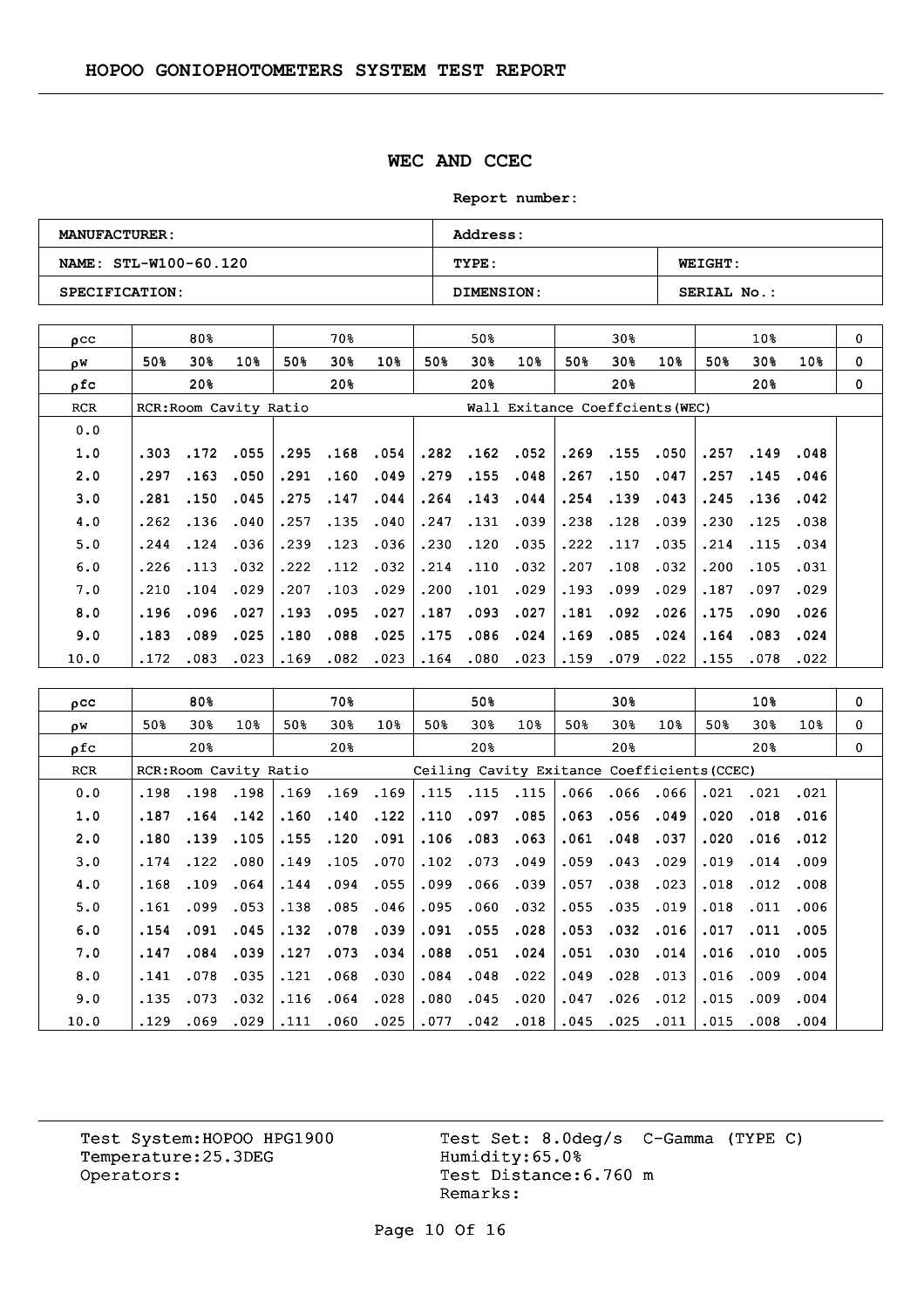## **Uncorrected UGR Table**

| <b>Report number:</b> |  |
|-----------------------|--|
|-----------------------|--|

|                                                    | <b>MANUFACTURER:</b> |                       |      |                  |      | Address:          |                 |      |                 |      |      |  |
|----------------------------------------------------|----------------------|-----------------------|------|------------------|------|-------------------|-----------------|------|-----------------|------|------|--|
|                                                    |                      | NAME: STL-W100-60.120 |      |                  |      | TYPE:             |                 |      | <b>WEIGHT:</b>  |      |      |  |
|                                                    | SPECIFICATION:       |                       |      |                  |      | <b>DIMENSION:</b> |                 |      | SERIAL No.:     |      |      |  |
| ceiling/cavity                                     |                      | 0.7                   | 0.7  | 0.5              | 0.5  | 0.3               | 0.7             | 0.7  | 0.5             | 0.5  | 0.3  |  |
|                                                    | walls                | 0.5                   | 0.3  | $0.5$            | 0.3  | 0.3               | 0.5             | 0.3  | 0.5             | 0.3  | 0.3  |  |
| working plane                                      |                      | 0.2                   | 0.2  | 0.2              | 0.2  | 0.2               | 0.2             | 0.2  | 0.2             | 0.2  | 0.2  |  |
| Room dimensions                                    |                      |                       |      | Viewed crosswise |      |                   |                 |      | Viewed endwise  |      |      |  |
| $x = 2H$ $y = 2H$                                  |                      | 25.7                  | 27.3 | 26.0             | 27.5 | 27.8              | 29.5            | 31.1 | 29.8            | 31.4 | 31.6 |  |
|                                                    | ЗН                   | 25.8                  | 27.3 | 26.1             | 27.6 | 27.8              | 31.6            | 33.1 | 32.0            | 33.4 | 33.6 |  |
|                                                    | 4H                   | 25.7                  | 27.1 | 26.0             | 27.4 | 27.7              | 31.7            | 33.1 | 32.1            | 33.4 | 33.7 |  |
|                                                    | 6H                   | 25.6                  | 26.9 | 26.0             | 27.2 | 27.5              | 31.6            | 32.9 | 32.0            | 33.2 | 33.5 |  |
|                                                    | 8H                   | 25.6                  | 26.8 | 25.9             | 27.1 | 27.4              | 31.6            | 32.8 | 31.9            | 33.1 | 33.5 |  |
|                                                    | 12H                  | 25.5                  | 26.7 | 25.9             | 27.0 | 27.4              | 31.5            | 32.7 | 31.9            | 33.1 | 33.4 |  |
|                                                    |                      |                       |      |                  |      |                   |                 |      |                 |      |      |  |
| 4H                                                 | 2H                   | 26.7                  | 28.1 | 27.0             | 28.4 | 28.7              | 29.8            | 31.2 | 30.1            | 31.5 | 31.7 |  |
|                                                    | 3H                   | 26.8                  | 28.1 | 27.2             | 28.4 | 28.7              | 31.9            | 33.1 | 32.2            | 33.4 | 33.7 |  |
|                                                    | 4H                   | 26.8                  | 27.9 | 27.1             | 28.2 | 28.6              | 32.0            | 33.1 | 32.4            | 33.5 | 33.8 |  |
|                                                    | 6H                   | 26.7                  | 27.6 | 27.1             | 28.0 | 28.4              | 31.9            | 32.9 | 32.4            | 33.3 | 33.7 |  |
|                                                    | 8H                   | 26.6                  | 27.5 | 27.1             | 27.9 | 28.3              | 31.9            | 32.8 | 32.3            | 33.2 | 33.6 |  |
|                                                    | 12H                  | 26.6                  | 27.4 | 27.0             | 27.8 | 28.2              | 31.9            | 32.7 | 32.3            | 33.1 | 33.5 |  |
|                                                    |                      |                       |      |                  |      |                   |                 |      |                 |      |      |  |
| 8H                                                 | 4H                   | 26.9                  | 27.8 | 27.3             | 28.2 | 28.6              | 31.9            | 32.8 | 32.3            | 33.2 | 33.6 |  |
|                                                    | 6H                   | 26.8                  | 27.6 | 27.3             | 28.0 | 28.5              | 31.9            | 32.6 | 32.3            | 33.0 | 33.5 |  |
|                                                    | 8H                   | 26.8                  | 27.5 | 27.3             | 27.9 | 28.4              | 31.8            | 32.5 | 32.3            | 32.9 | 33.4 |  |
|                                                    | 12H                  | 26.8                  | 27.3 | 27.3             | 27.8 | 28.3              | 31.8            | 32.3 | 32.3            | 32.8 | 33.3 |  |
|                                                    |                      |                       |      |                  |      |                   |                 |      |                 |      |      |  |
| 12H                                                | 4H                   | 26.9                  | 27.7 | 27.3             | 28.1 | 28.5              | 31.9            | 32.7 | 32.3            | 33.1 | 33.5 |  |
|                                                    | 6н                   | 26.8                  | 27.5 | 27.3             | 27.9 | 28.4              | 31.8            | 32.5 | 32.3            | 32.9 | 33.4 |  |
|                                                    | 8H                   | 26.8                  | 27.3 | 27.3             | 27.8 | 28.3              | 31.8            | 32.3 | 32.3            | 32.8 | 33.3 |  |
| Variations with the observer position at spacings: |                      |                       |      |                  |      |                   |                 |      |                 |      |      |  |
| $S = 1.0H$<br>$+ 0.4 / - 0.8$                      |                      |                       |      |                  |      |                   |                 |      | $+ 0.4 / - 0.4$ |      |      |  |
|                                                    | 1.5H                 |                       |      | $+ 0.9 / - 1.3$  |      |                   | $+ 1.3 / - 0.6$ |      |                 |      |      |  |
|                                                    | 2.0H                 | $+ 0.6 / - 1.4$       |      |                  |      |                   | $+ 2.4 / - 2.2$ |      |                 |      |      |  |

CIE Pub.117 Corrected 11513 lm Total Lamp Luminous Flux.(8log(F/F0) = 8.5)

Temperature:25.3DEG<br>Operators: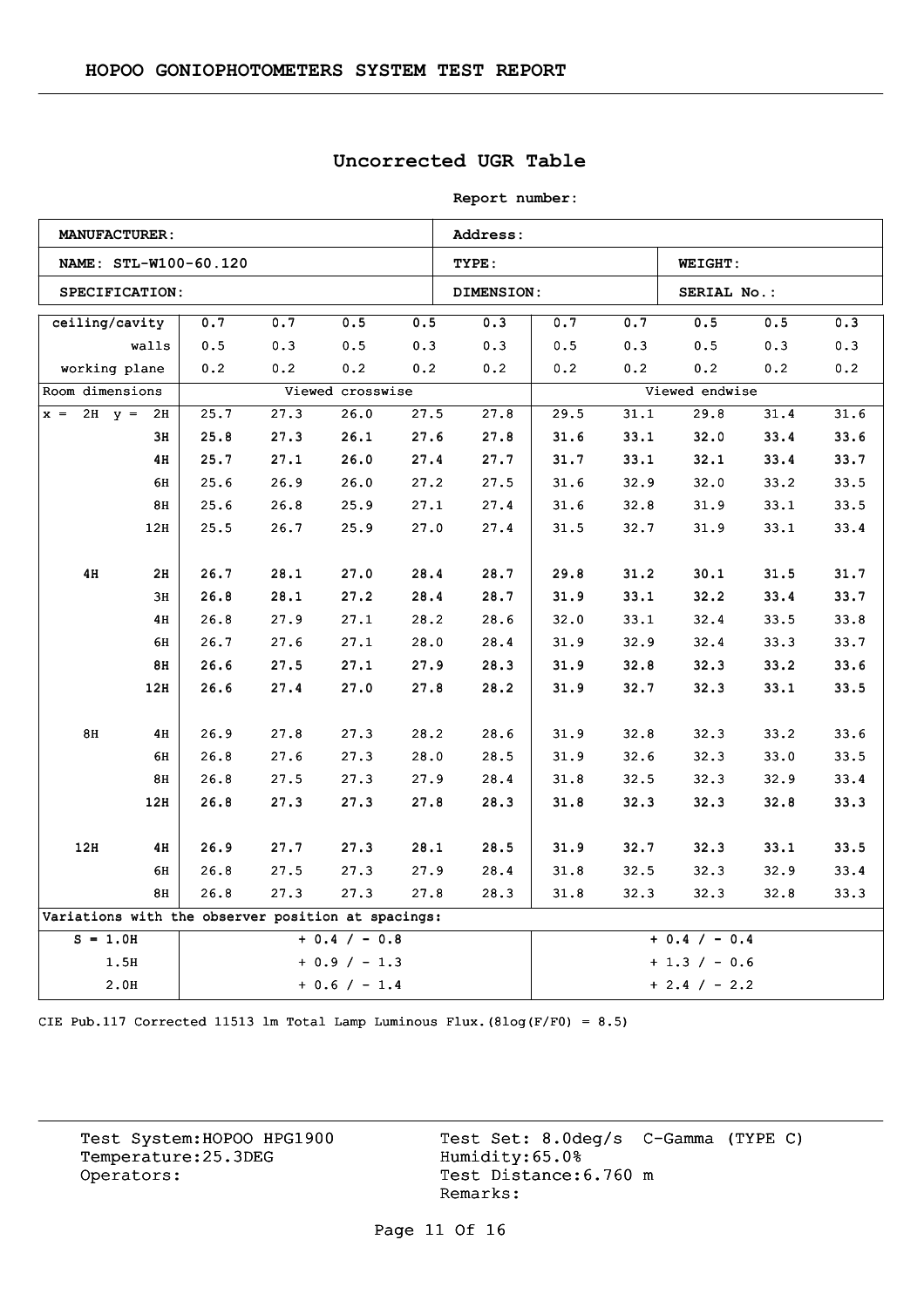## **UTILIZATION FACTORS TABLE**

**Report number:** 

| <b>MANUFACTURER:</b>  | Address:   |                |  |  |  |  |
|-----------------------|------------|----------------|--|--|--|--|
| NAME: STL-W100-60.120 | TYPE:      | <b>WEIGHT:</b> |  |  |  |  |
| SPECIFICATION:        | DIMENSION: | SERIAL No.:    |  |  |  |  |

|               |                                                                  |                                                    |     | <b>REFLECTANCE</b> |     |     |     |     |     |             |  |
|---------------|------------------------------------------------------------------|----------------------------------------------------|-----|--------------------|-----|-----|-----|-----|-----|-------------|--|
| Ceiling       | 0.8                                                              | 0.8                                                | 0.8 | 0.7                | 0.7 | 0.7 | 0.5 | 0.5 | 0.5 | $\pmb{0}$   |  |
| Walls         | 0.7                                                              | 0.5                                                | 0.3 | 0.7                | 0.5 | 0.3 | 0.7 | 0.5 | 0.3 | $\mathbf 0$ |  |
| Working plane | 0.2                                                              | 0.2                                                | 0.2 | 0.2                | 0.2 | 0.2 | 0.2 | 0.2 | 0.2 | $\pmb{0}$   |  |
| ROOM INDEX    |                                                                  | UTILIZATION FACTORS (PERCENT)<br>$k(RI)$ x RCR = 5 |     |                    |     |     |     |     |     |             |  |
| $k = 0.60$    | 50                                                               | 37                                                 | 29  | 49                 | 36  | 29  | 47  | 36  | 29  | 21          |  |
| 0.80          | 61                                                               | 48                                                 | 40  | 60                 | 47  | 39  | 58  | 47  | 39  | 31          |  |
| 1.00          | 71                                                               | 59                                                 | 50  | 70                 | 58  | 50  | 67  | 60  | 50  | 42          |  |
| 1.25          | 79                                                               | 68                                                 | 60  | 77                 | 67  | 59  | 75  | 65  | 58  | 50          |  |
| 1.50          | 85                                                               | 74                                                 | 66  | 83                 | 73  | 66  | 80  | 71  | 65  | 57          |  |
| 2.00          | 93                                                               | 84                                                 | 77  | 91                 | 83  | 76  | 87  | 80  | 75  | 66          |  |
| 2.50          | 97                                                               | 89                                                 | 83  | 95                 | 88  | 82  | 91  | 85  | 80  | 71          |  |
| 3.00          | 101                                                              | 94                                                 | 88  | 99                 | 93  | 87  | 95  | 89  | 85  | 76          |  |
| 4.00          | 106                                                              | 100                                                | 95  | 103                | 98  | 94  | 99  | 95  | 91  | 82          |  |
| 5.00          | 108                                                              | 103                                                | 99  | 106                | 101 | 98  | 101 | 98  | 95  | 85          |  |
| ROOM INDEX    |                                                                  |                                                    |     | UF(total)          |     |     |     |     |     | Direct      |  |
|               | According to DIN EN 13032-2 2004<br>Suspended<br>$SHRNOM = 1.25$ |                                                    |     |                    |     |     |     |     |     |             |  |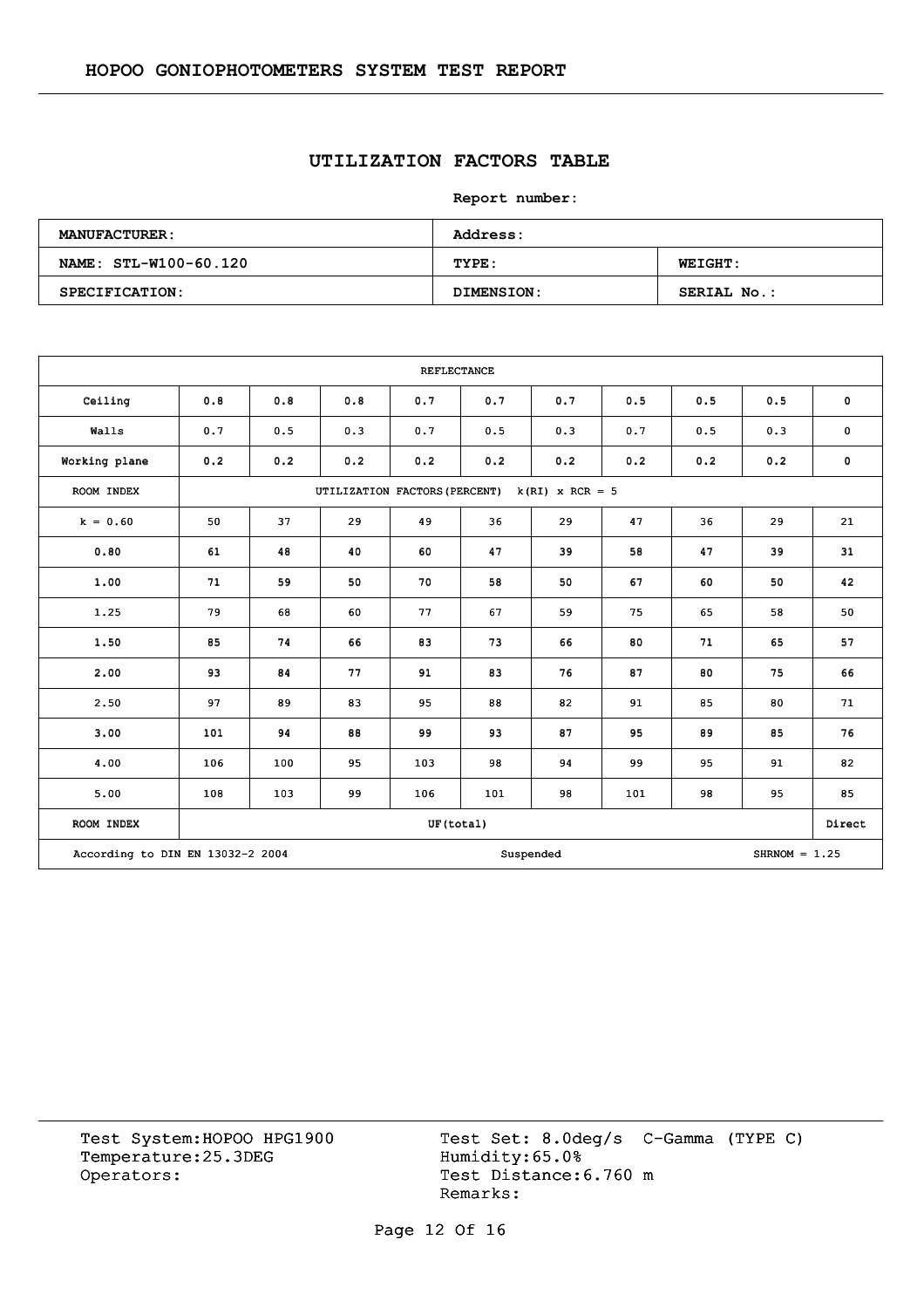### **ISOCANDELA DIAGRAM**

**Report number:** 

| <b>MANUFACTURER:</b>  | <b>Address:</b> |                    |  |  |  |  |
|-----------------------|-----------------|--------------------|--|--|--|--|
| NAME: STL-W100-60.120 | TYPE:           | <b>WEIGHT:</b>     |  |  |  |  |
| SPECIFICATION:        | DIMENSION:      | <b>SERIAL No.:</b> |  |  |  |  |



Temperature:25.3DEG Operators: Test Distance: 6.760 m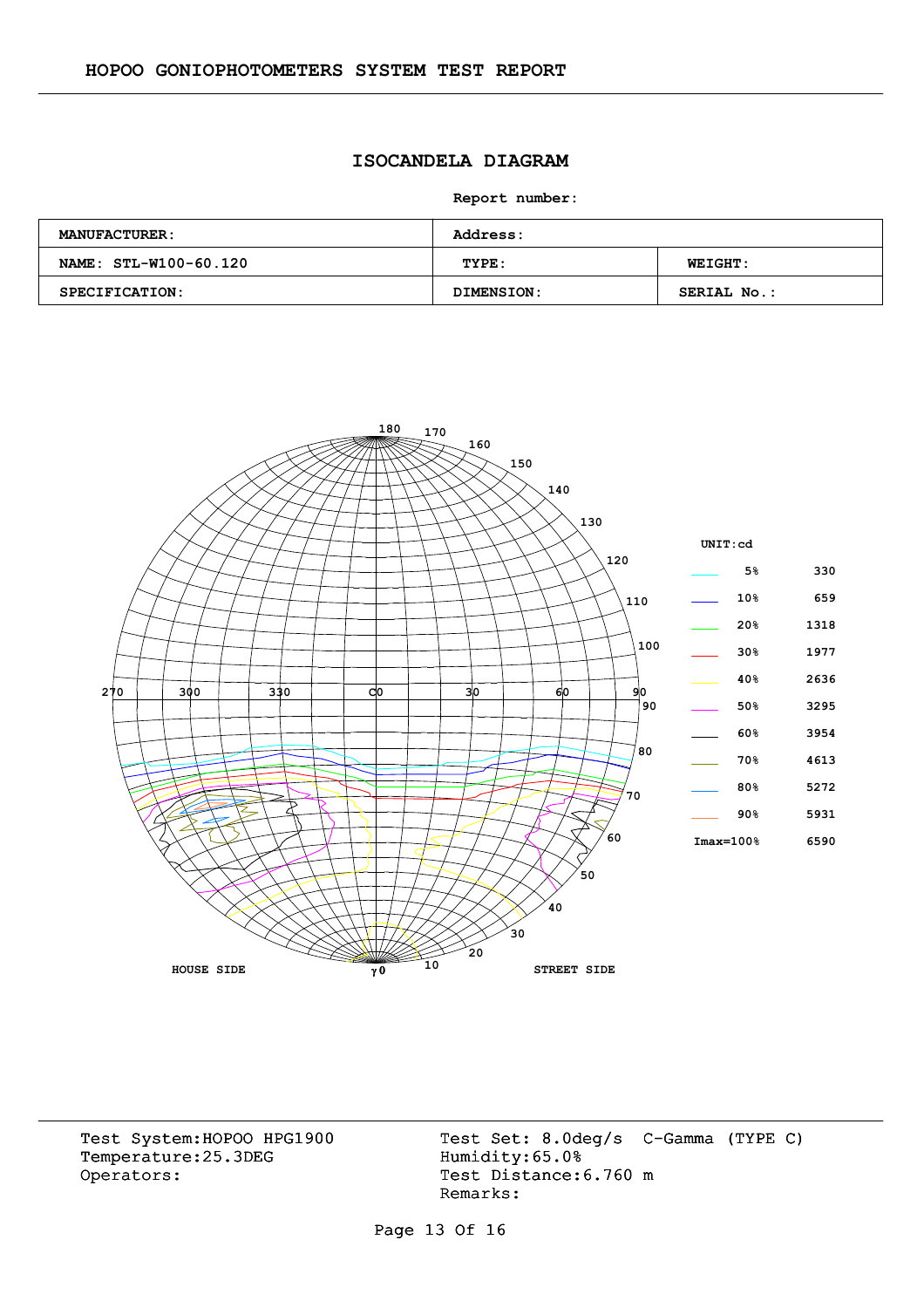#### **ISOLUX DIAGRAM**

**Report number:** 

| <b>MANUFACTURER:</b>  | <b>Address:</b>   |                    |  |  |  |  |
|-----------------------|-------------------|--------------------|--|--|--|--|
| NAME: STL-W100-60.120 | TYPE:             | <b>WEIGHT:</b>     |  |  |  |  |
| SPECIFICATION:        | <b>DIMENSION:</b> | <b>SERIAL No.:</b> |  |  |  |  |



#### ILLUMINANCE AT MH=10 m, Enadir =  $27.34$  lx





Temperature:25.3DEG Operators: Test Distance: 6.760 m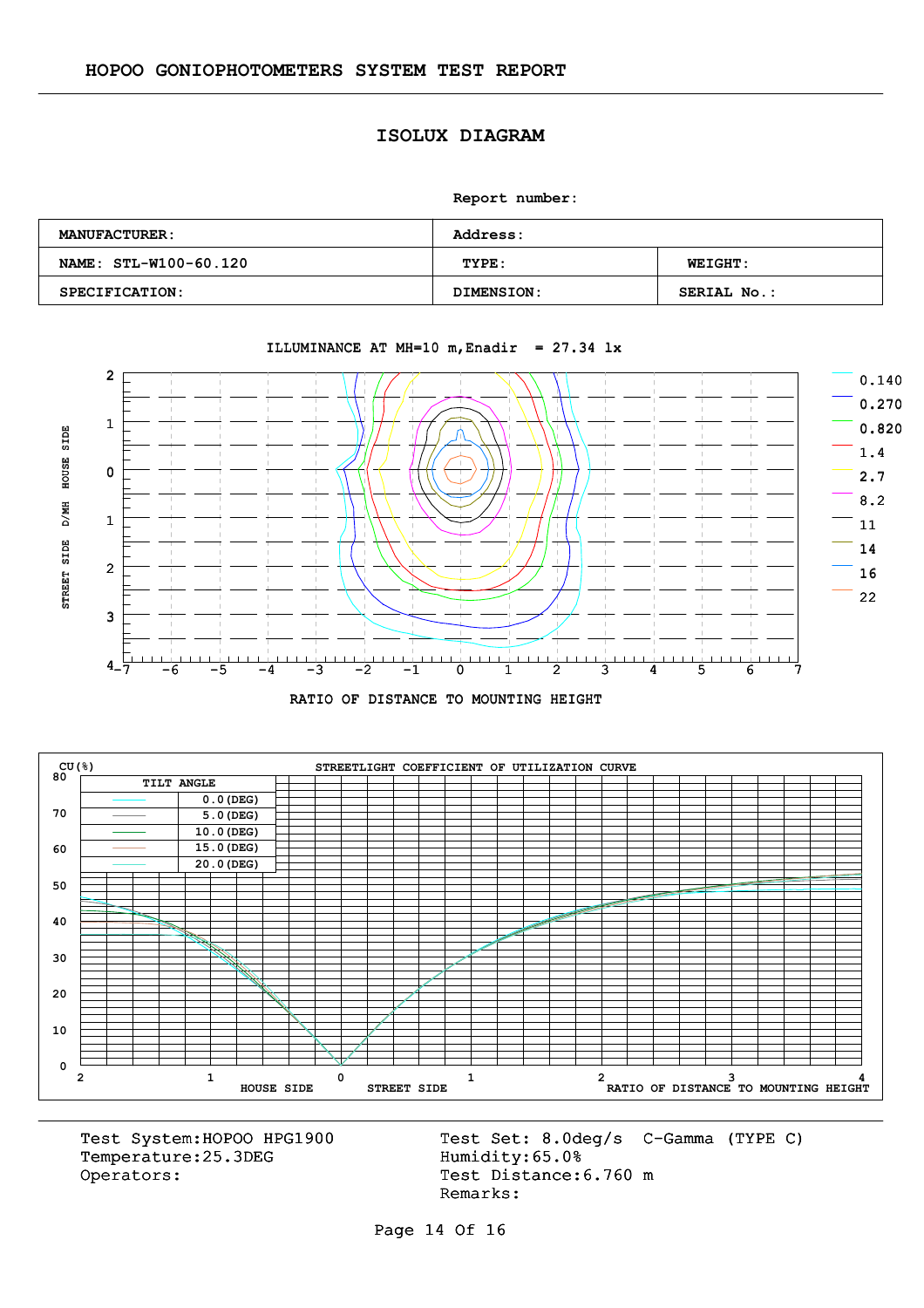### **ISOCANDELA DIAGRAM**

**Report number:** 

| <b>MANUFACTURER:</b>  | <b>Address:</b> |                    |  |  |  |  |
|-----------------------|-----------------|--------------------|--|--|--|--|
| NAME: STL-W100-60.120 | TYPE:           | <b>WEIGHT:</b>     |  |  |  |  |
| SPECIFICATION:        | DIMENSION:      | <b>SERIAL No.:</b> |  |  |  |  |



Temperature:25.3DEG Operators: Test Distance: 6.760 m